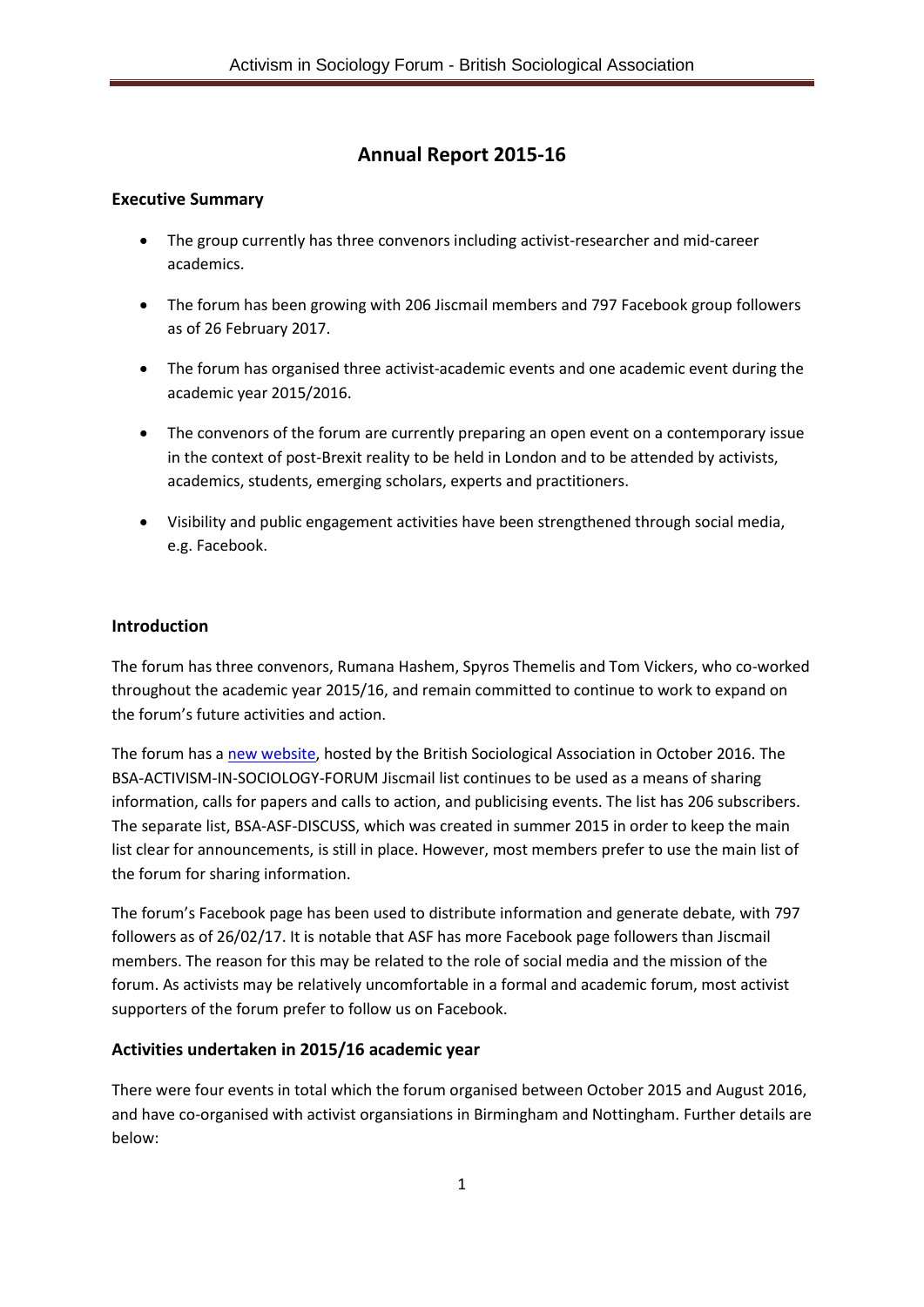### Academic-activist panel at BSA-Annual Conference 2016

An interactive and epistemologically rigorous panel focusing on Sociology's future and activism in a neo-liberal world, titled "Activist, Radical, Public: Sociology's Alternative Futures?" was being held on Thursday 7 April 2016 ( 13:30-1500 GMT) at the BSA Annual Conference 2016, *Fragmented Society, Connected Globe*, at Aston University in Birmingham. Co-organised by the ASF convenors (Rumana Hashem, Spyros Themelis and Tom Vickers), the panel was formed by four speakers including students and senior academics, namely Joyce Canaan, Stephen Cowden, Elio De Muccio and Spyros Themelis from a cross-disciplinary background of Sociology, Social Work and Social Policy – all of whom demonstrate an activist-academic background. The panel brought together academics, researchers and students who theorise about action and/or actively pursue changes in academia and society. The panellists have emphasised the need for an alternative sociological approach and invited participants to engage with activism in responding both to the economic and social crisis and the crisis of sociological actions for social change in neoliberal society.

The structure of the session was as follows: an introductory speech on the key themes (activist, radical, public) by the lead-author of the panel; presentation of accounts informed by action by activist-sociologists; discussion of the social and other benefits of activism; a discussion of the political limits of activism and localised interventions; and discussion of the role of sociology in fostering social change. Papers included from "glimpses of a different educational process", and "reflections from Brazilian militants" to "trade union activism and the necessity of sociological praxis" in the UK and elsewhere.

The aim of the panel was to create a forum for the discussion of the role of sociology in responding both to the economic and social crisis and the crisis of sociology itself. Followed by a fringe event, also organised by the Activism in Sociology Forum, the panel has explored the meaning and purpose of activism and the tensions between 'activist', 'radical' and 'public' understandings of sociology. Panel authors have asked whether an 'activist turn' in sociology could offer a progressive alternative future to the discipline. These concerns about the future of sociology are raised against the backdrop of the marketisation of education and attendant neoliberal narratives and policies that focus on individual choice and responsibility, which hamper sociology's attention to social structures and blunt its radical edge. On the whole, the panel sought to engage both with the responses to the purportedly necessary but socially and economically catastrophic austerity and reform agendas necessitated by neoliberal capitalism and also with the drawbacks and criticisms against activismdriven sociology.

The discussion was highly interactive and speakers have actively engaged with the audience, and the panel organisers simultaneously engaged with public on social media, e.g. twitter and Facebook. The discussion under the subtheme, Social Divisions / Social Identities, of Brtisoc16 conference was apparently one of the timely initiatives of ASF and it led to an [open event](https://www.facebook.com/events/1256046981091478/) with activists and students that was held by the forum in the evening on the same day at the conference at the Student bar of Aston University in Birmingham.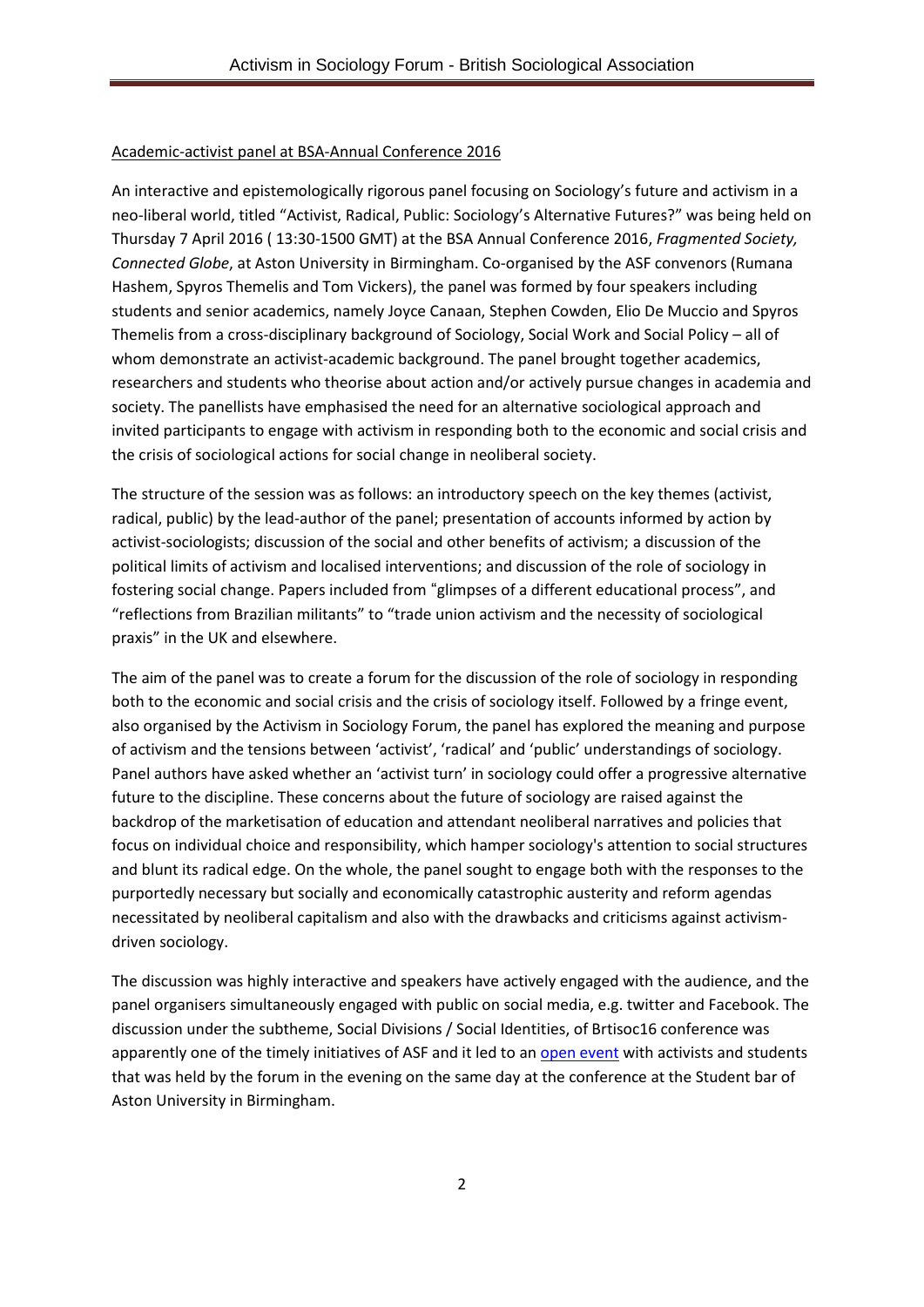#### Fringe event 2016

On the same day in the evening of Thursday 7<sup>th</sup> April 2016, the ASF successfully held its second fringe event which engaged with local communities and activists which was attended by 36 participants including activists, academics and students belonging to 13 different local organisations who were involved in various projects and struggles. The event was held as part of the annual conference of British Sociological Association (BritSoc 2016) at Aston University in Birmingham. The [free-to-attend](https://www.facebook.com/events/1256046981091478/)  [event](https://www.facebook.com/events/1256046981091478/) , titled "Radical Education Inside and Outside Universities"**,** was co-hosted by [Birmingham](https://bread4brum.wordpress.com/)  [Radical Education](https://bread4brum.wordpress.com/) and Birmingham Autonomous University, and was held at the B4 Bar at Aston University in Birmingham. A house full of participants in the meeting addressed the impossibility of intellectual – especially critical and political – work in universities worldwide, and British universities in particular.

The meeting with local activists and students was initiated from an understanding that it is seemingly impossible to be an intellectual worker in the neoliberal capitalist university and most other working spaces today. Many of us have experienced frustrations with the many moments of resistance in education. These range from the need to find credible and realistic strategies that allow us to resist the neoliberal university in here and now, but also the need to create a space to think and practice more freely how we may move beyond it. Furthermore, from the fact that we do not just want to restate our respective dissatisfactions to each other all the time emerges a need to work in alliances or in an orchestrated fashion. At the same time, this appears to be frustrated by a need to build capacities in our own separate ways – as well as recognising that genuine disagreements are necessary for strengthening social movements.

The meeting kicked off by two provocations by Professor Joyce Canaan and by Martin Bradbury from Birmingham Autonomous University, who presented on the impoverishment of the concept of poverty and the political implications of this for our struggles. One provocation by Joyce Canaan offered a glimpse to an alternative, and invited all to learn from the movement of landless workers in Brazil. She called for "Producing solidarity by acting in solidarity", and has asked us to learn with Brazilian education and with other social movement activists thereby working collectively and using pedagogy as praxis for education and social change. This was followed by Martin recounted his time in the student movement, when through protests and occupations, networks of solidarity and mutual aid became a dialectic of theory and practice: developing new skills, points of leverage, and mutual recognition. He then showed how at the same time, in the process of making demands, antiausterity struggles have posed too many limits on our imagination of what poverty is: faced with an economic argument rather than their needs, people are reduced to the logic of capital and prevented from going beyond limits through which they could see themselves as having an ability to develop oneself beyond capitalism. He speaks about how balancing the budget is like listening to U2 or Coldplay: always the same. Social movement activists are forced to use the language of the bourgeois establishment. Martin asks, is there more creativity and originality elsewhere in the world? For Martin, capitalism is poverty - the synthesised denial of our human potential.

These provocations led to a long discussion and debates among the participants who split into five small groups, facilitated by five co-organisers of the event, and have debated on the related issues. It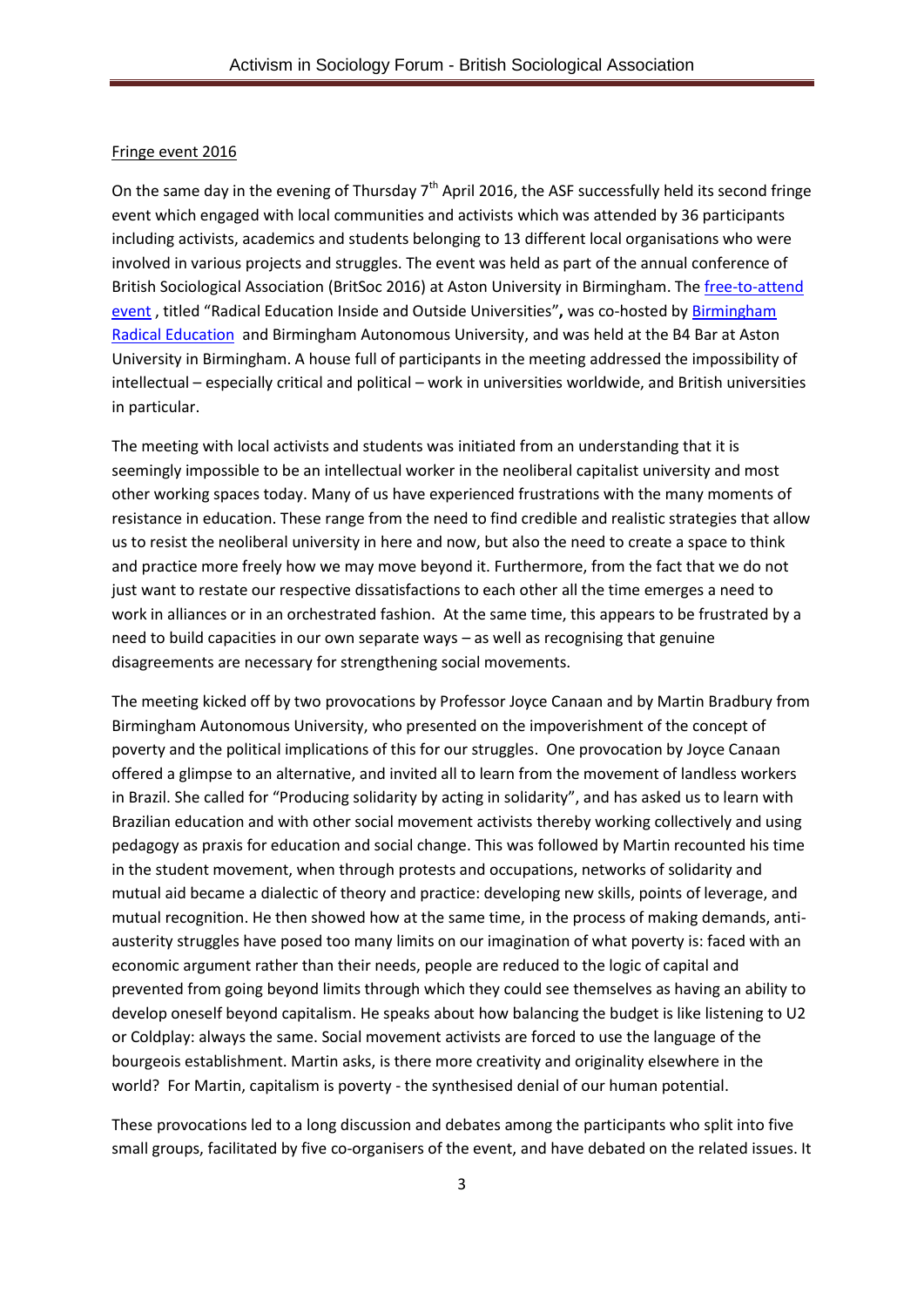was agreed by the small groups that the 'model to alternative' presented by Canaan is a good model to follow because it advocates for a dialogical and collective struggle and for using pedagogy to overcome oppression, poverty and illiteracy. The groups agreed that we should think about how the landless people's praxis includes reflection on the process of continuing to overcome oppression, exclusion and the fatalism that those producing these factors seek to nurture and on the efficacy of their efforts to create solidarity. The group members have also reflected on the word "poverty" that Martin Bradbury has used in his provocation. Question was poverty of what - Apart from material poverty, is there a poverty in believing in alternatives?

It was a long evening of an, apparently, stimulating discussion where activists, academics, researchers, students and scholars have identified many similarities in their diverse experiences at higher educational institutions and have engaged with dissimilar ideas and thoughts of participants who come from different geographical, social and political backgrounds. The event was highly appreciated by the participants and the organisers of the meeting were left with a feeling that a continuation of this dialogue is of outmost importance.

The fringe event was well-publicised on social media, and through professional and personal networks of the convenors of ASF and their co-organisers. A full report of the event is available on BSA-ASF Study forum website [here.](https://www.britsoc.co.uk/media/24178/bsa_asf_minutes_of_meeting_7_april_2016_final_09_dec_2016.pdf)

#### Activist- Academic events at Nottingham Trent University

In addition the above events, two small meetings were organised by the forum and hosted at the Nottingham Trent University. These include two local meetings of the Activism in Sociology Forum in Nottingham: the first local meeting of the Forum was held on 4 February in 2016 at the bar of Broadway Cinema. The second one was held on 10 March in 2016, hosted at Lee Rosy's tea shop on Broad Street in Nottingham. Both of these events were aimed at creating spaces for local activists to engage in dialogue with ASF members in informal settings, which we saw as the beginning of an ongoing discussion and organising actions.

#### **Forthcoming events: in London**

At present ASF are in preparation of a public event as a continuation of the dialogue that has started at the fringe event on radical education outside universities. The event is to be held between May and June (date tbc) in London. The convenors are engaged in consultation with forum members in order to identify what would be an appropriate event for activist-sociologists in the post-Brexit Britain. At the same time, the convenors of the forum are currently in preparation of a publication on the theme of the fringe event and the conference panel that were held in 2016. Also the ASF is supporting a BSA-Early Career Forum event, with some bursaries for community activists to attend, to be held in June 2017.